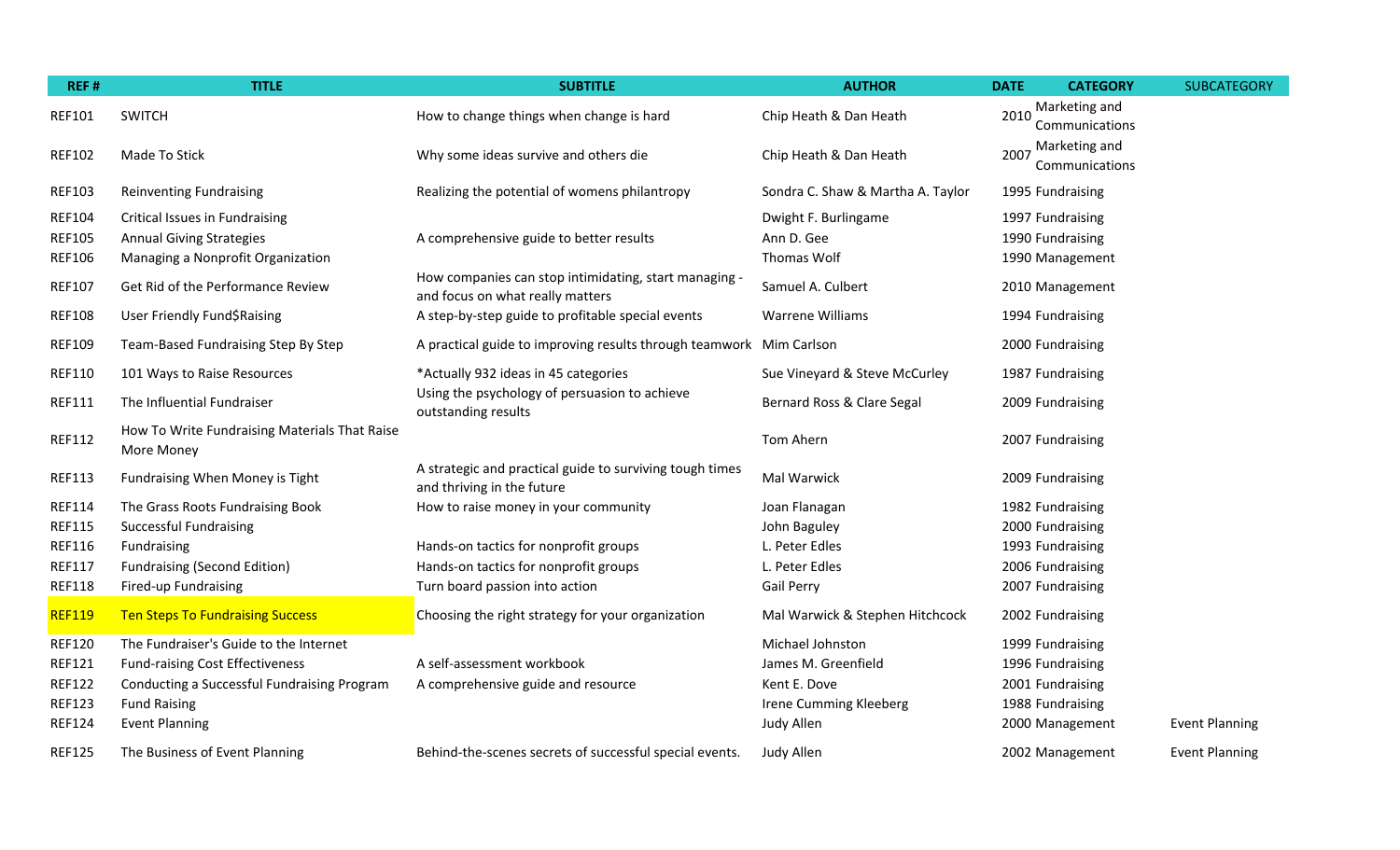| <b>REF126</b> | Special Events Programs In School Library Media<br>Centers        | A guide to making them work                                                                                    | Marcia Trotta                              | 1997 Management                         | <b>Event Planning</b> |
|---------------|-------------------------------------------------------------------|----------------------------------------------------------------------------------------------------------------|--------------------------------------------|-----------------------------------------|-----------------------|
| <b>REF127</b> | Handbook of Special Events for Nonprofit<br>Organizations         | Tested ideas for fund raising and public relations                                                             | Edwin R. Leibert & Bernice E.<br>Sheldon   | 1972 Management                         | <b>Event Planning</b> |
| <b>REF128</b> | Volunteer Management                                              | Mobilizing all the resources of the community                                                                  | Steve McCurley & Rick Lynch                | 1996 Management                         |                       |
| <b>REF129</b> | <b>Brand New World</b>                                            | How paupers, pirates, and oligarchs are reshaping<br>business                                                  | Max Lenderman                              | Marketing and<br>2009<br>Communications |                       |
| <b>REF130</b> | Stylepedia                                                        | A guide to graphic design mannerisms, quirks, and<br>conceits.                                                 | Steven Heller & Louise Fili                | Marketing and<br>2006<br>Communications |                       |
| <b>REF131</b> | <b>Brands and Branding</b>                                        | Second edition                                                                                                 | <b>Rita Clifton</b>                        | Marketing and<br>2009<br>Communications |                       |
| <b>REF132</b> | ikonica                                                           | A field guide to Canada's brandscape                                                                           | Jeannette Hanna & Alan Middleton           | Marketing and<br>2008<br>Communications |                       |
| <b>REF133</b> | <b>Black Tie Optional</b>                                         | The ultimate guide to planning and producing succesful<br>special events                                       | Harry A. Freedman & Karen Feldman<br>Smith | 1991 Management                         |                       |
| <b>REF134</b> | The Publicity and Promotion Handbook                              | A complete guide for small business                                                                            | Linda Carlson                              | Marketing and<br>1982<br>Communications |                       |
| <b>REF135</b> | Good to Great and the Social Sectors                              | A monograph to accompany good to great                                                                         | Jim Collins                                | 2005 Management                         |                       |
| <b>REF136</b> | Urgent Images                                                     | The graphic language of the fax                                                                                | <b>Edward Booth-Clibborn</b>               | Marketing and<br>1994<br>Communications |                       |
| <b>REF137</b> | Publishing the Nonprofit Annual Report                            | Tips, traps, and tricks of the trade                                                                           | Caroline Taylor                            | 2002 Management                         | Financials            |
| <b>REF138</b> | Prospect Research                                                 | A how-to guide                                                                                                 | Bobbie J. Strand & Susan Hunt              | 1986 Management                         |                       |
| <b>REF139</b> | American Corporate Identity 2005                                  |                                                                                                                | David E. Carter                            | Marketing and<br>2004<br>Communications |                       |
| <b>REF140</b> | Corporate Source                                                  |                                                                                                                | Peter Cordy                                | Marketing and<br>1989<br>Communications |                       |
| <b>REF141</b> | Conducting a Successful Capital Campaign                          | A comprehensive fundraising guide for nonprofit<br>organizations                                               | Kent E. Dove                               | 1988 Fundraising                        |                       |
| <b>REF142</b> | Conducting a Successful Capital Campaign                          | The new, revised, and expanded edition of the leading<br>guide to planning and implementing a capital campaign | Kent E. Dove                               | 2000 Fundraising                        |                       |
| <b>REF143</b> | Preparing Your Capital Campaign                                   |                                                                                                                | <b>Marilyn Bancel</b>                      | 2000 Fundraising                        |                       |
| <b>REF144</b> | <b>Building Your Endowment</b>                                    |                                                                                                                | Edward C. Schumacher                       | 2003 Fundraising                        |                       |
| <b>REF145</b> | <b>Strategic Planning Workbook For Nonprofit</b><br>Organizations |                                                                                                                | James M. Greenfield                        | 1997 Management                         |                       |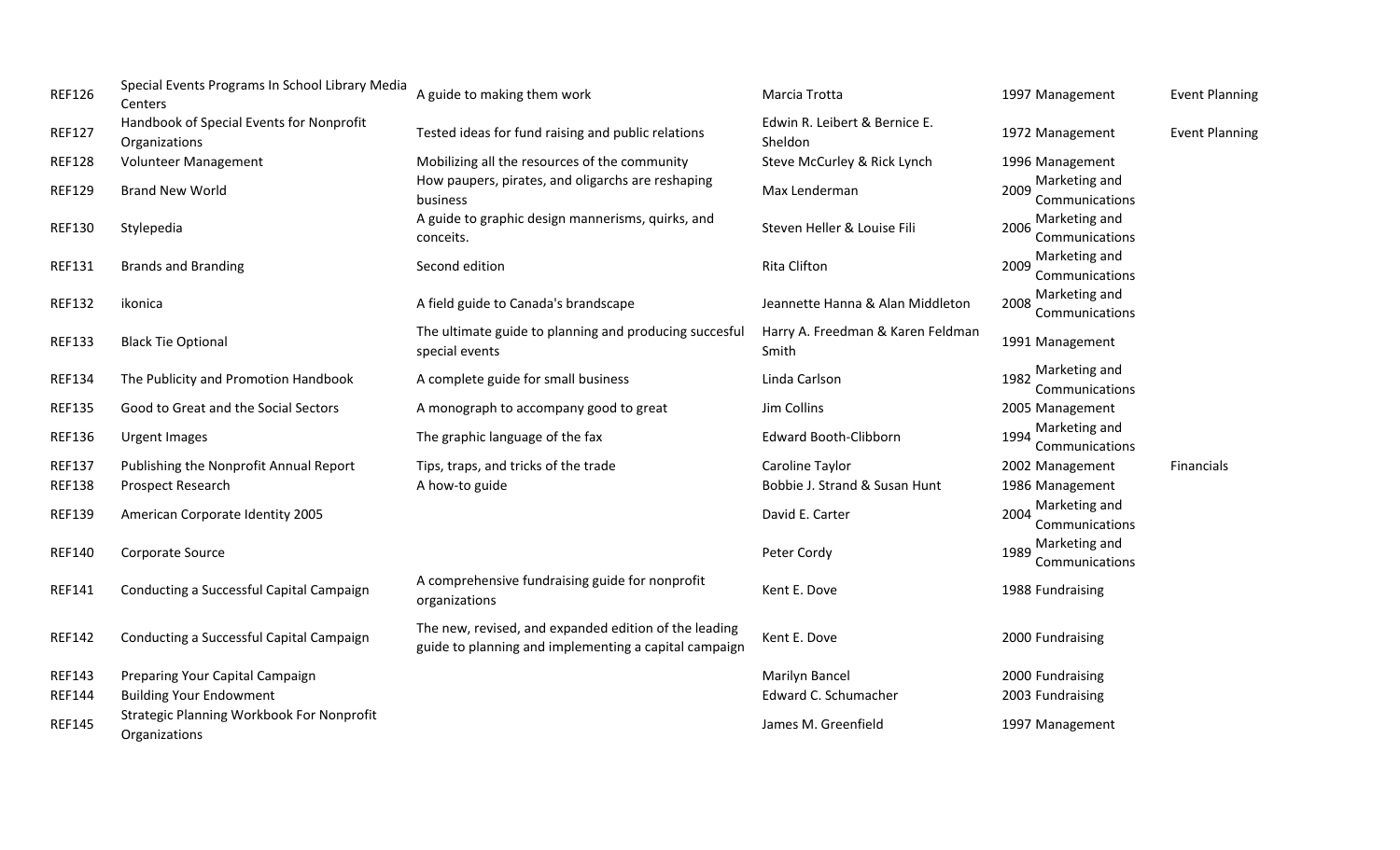| <b>REF146</b>                  | <b>Strategic Fund Development (Second Edition)</b>                                       | Building profitable relationships that last                                                          | Simone P. Joyaux                                                | 2001 Fundraising                        |                          |
|--------------------------------|------------------------------------------------------------------------------------------|------------------------------------------------------------------------------------------------------|-----------------------------------------------------------------|-----------------------------------------|--------------------------|
| <b>REF147</b>                  | <b>Benchmarking for Nonprofits</b>                                                       | How to measure, manage, and improve performance                                                      | Jason Saul                                                      | 2004 Management                         |                          |
| <b>REF148</b><br><b>REF149</b> | The Budget-Building Book for Nonprofits<br>Resolving Conflict in Nonprofit Organizations | A step-by-step guide for managers and boards<br>The leader's guide to finding constructive solutions | Murray Dropkin & Bill LaTouche<br><b>Marion Peters Angelica</b> | 1998 Management<br>1999 Management      | Financials<br>Leadership |
| <b>REF150</b>                  | Introduction to Type in Organizations                                                    |                                                                                                      | Sandra Krebs Hirsh & Jean M.<br>Kummerow                        | 1998 Management                         |                          |
| <b>REF151</b>                  | <b>Collaboration Handbook</b>                                                            | Creating, sustaining, and enjoying the journey                                                       | Michael Winer & Karen Ray                                       | 1994 Management                         |                          |
| <b>REF152</b>                  | Risk Management Toolkit for Not-for-Profit<br>Executives                                 |                                                                                                      | Paulette Vinette & Stuart Hartley                               | 2006 Management                         |                          |
| <b>REF153</b>                  | <b>Effective Leadership</b>                                                              | The essential guide to thinking and working smarter                                                  | Chris Roebuck                                                   | 1999 Management                         | Leadership               |
| <b>REF154</b>                  | The Leadership Challenge                                                                 | How to keep getting extraordinary things done in<br>organizations                                    | James M. Kouzes & Barry Z. Posner                               | 1995 Management                         | Leadership               |
| <b>REF155</b>                  | Finance and Accounting for Nonfinancial<br>Managers                                      | All the basics you need to know                                                                      | William G. Droms                                                | 1990 Management                         | <b>Financials</b>        |
| <b>REF156</b>                  | Boom, Bust, & Echo                                                                       | How to profit from the coming demographic shift                                                      | David K. Foot                                                   | 1996 Management                         |                          |
| <b>REF157</b><br><b>REF158</b> | The Big Picture<br><b>Building a Shared Vision</b>                                       | What Canadians think about almost everything<br>A leader's guide to aligning the organization        | Allan Gregg & Michael Posner<br>C. Patrick Lewis                | 1990 Management<br>1997 Management      | Leadership               |
| <b>REF159</b>                  | Quick Tips for Better Business Writing                                                   | Hundreds of tips on writing the best letters, memos,<br>reports, presentations, and proposals        | Gary Blake                                                      | Marketing and<br>1995<br>Communications |                          |
| <b>REF160</b>                  | Forces for Good                                                                          | The six practices of high-impact nonprofits                                                          | Leslie R. Crutchfield & Heather<br><b>McLeod Grant</b>          | 2008 Management                         |                          |
| <b>REF161</b>                  | Why Teams Don't Work                                                                     | What went wrong and how to make it right                                                             | Harvey Robbins & Michael Finley                                 | 1995 Management                         |                          |
| <b>REF162</b>                  | Good to Great                                                                            | Why some companies make the leapand others don't                                                     | Jim Collins                                                     | 2001 Management                         |                          |
| <b>REF163</b>                  | Transparency                                                                             | How leaders create a culture of candor                                                               | Warren Bennis, Daniel Goleman, &<br>James O'Toole               | 2008 Management                         | Leadership               |
| <b>REF164</b>                  | Leaders Who Make a Difference                                                            | Essential strategies for meeting the nonprofit challenge                                             | Burt Nanus & Stephen M. Dobbs                                   | 1999 Management                         | Leadership               |
| <b>REF165</b>                  | Media Rules!                                                                             | Mastering today's technology to connect with and keep<br>your audience                               | Brian Reich & Dan Solomon                                       | Marketing and<br>2008<br>Communications |                          |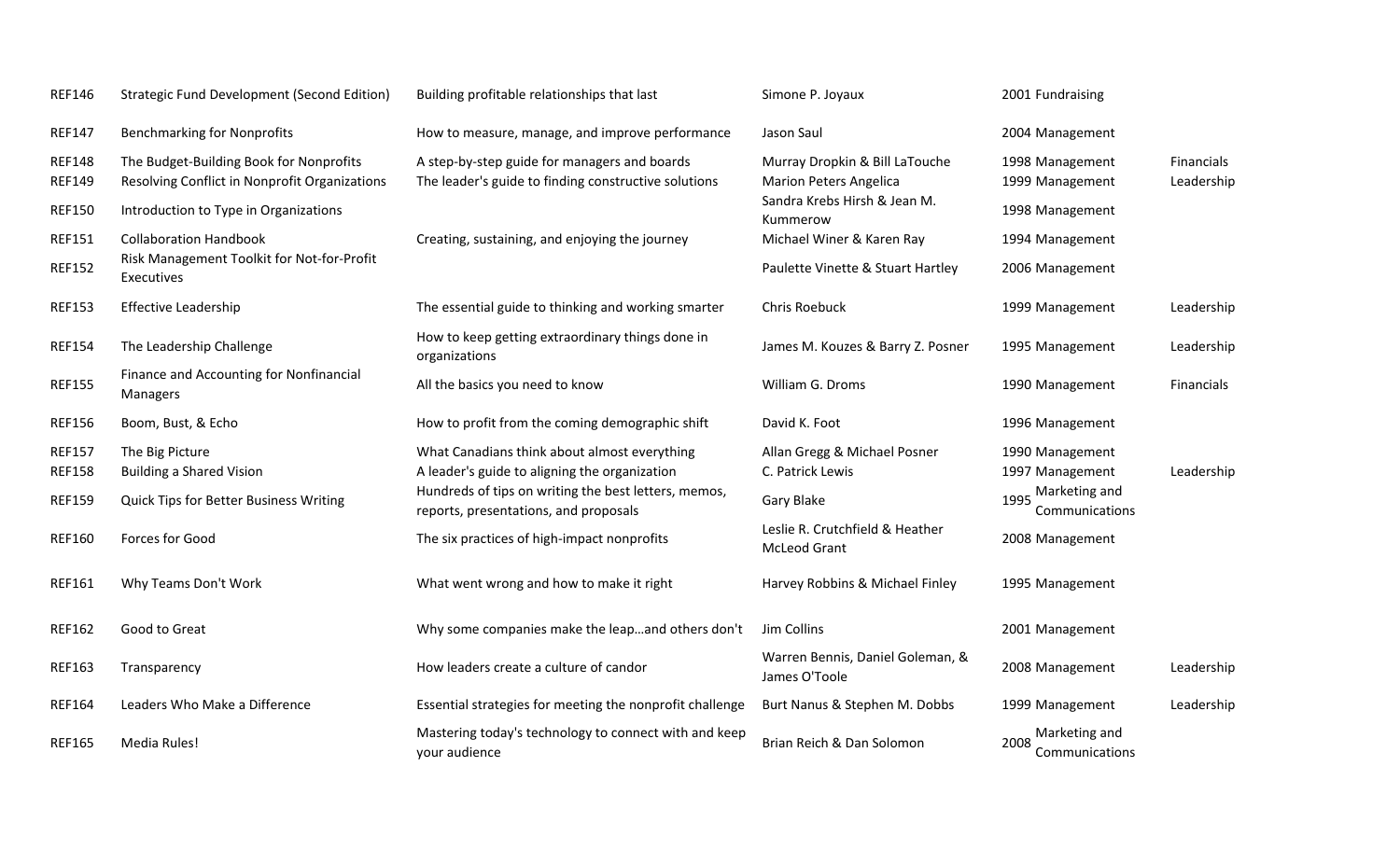| <b>REF166</b> | Seeing Through a Donor's Eyes                                                | How to make a persuasive case for everything from your<br>annual drive to your planned giving program to your<br>capital campaign. | Tom Ahern                                                  | 2009 Fundraising                        |            |
|---------------|------------------------------------------------------------------------------|------------------------------------------------------------------------------------------------------------------------------------|------------------------------------------------------------|-----------------------------------------|------------|
| <b>REF167</b> | Food Service Marketing & Promotion                                           |                                                                                                                                    | David D. Seltz                                             | Marketing and<br>1979<br>Communications |            |
| <b>REF168</b> | Giving                                                                       | Charity and philanthropy in history                                                                                                | Robert H. Bremner                                          | 2000 Fundraising                        |            |
| <b>REF169</b> | The 50-Plus Market                                                           | Why the future is age neutral when it comes to<br>marketing and branding strategies                                                | Dick Stroud                                                | Marketing and<br>2005<br>Communications |            |
| <b>REF170</b> | The Seven Faces of Philanthropy                                              | A new approach to cultivating major donors                                                                                         | Russ Alan Prince & Karen Maru File                         | 1994 Fundraising                        |            |
| <b>REF171</b> | Giving                                                                       | How each of us can change the world                                                                                                | <b>Bill Clinton</b>                                        | 2007 Management                         |            |
| <b>REF172</b> | The Anatomy of Buzz Revisited                                                | Real-life lessons in word-of-mouth marketing                                                                                       | <b>Emanuel Rosen</b>                                       | Marketing and<br>2000<br>Communications |            |
| <b>REF173</b> | Breakthrough Thinking for Nonprofit<br>Organizations                         | Creative strategies for extraordinary results                                                                                      | Bernard Ross & Clare Segal                                 | 2002 Management                         |            |
| <b>REF174</b> | High Performance Nonprofit Organizations                                     | Managing upstream for greater impact                                                                                               | Christine W. Letts, William P. Ryan,<br>and Allen Grossman | 1999 Management                         |            |
| <b>REF175</b> | Introducing Corporate Planning                                               |                                                                                                                                    | David E. Hussey                                            | 1985 Management                         |            |
| <b>REF176</b> | <b>Asking Questions</b>                                                      | A practical guide to questionnaire design                                                                                          | Seymour Sudman & Norman M.<br><b>Bradburn</b>              | 1982 Management                         |            |
| <b>REF177</b> | The Imperfect Board Member                                                   | Discovering the seven disciplines of governance<br>excellence                                                                      | Jim Brown                                                  | 2006 Management                         | Leadership |
| <b>REF178</b> | Giving                                                                       | Western ideas of philanthropy                                                                                                      | J. B. Schneewind                                           | 1996 Fundraising                        |            |
| <b>REF179</b> | Diversity in the Fundraising Profession                                      |                                                                                                                                    | Janice Gow Pettey                                          | 2001 Fundraising                        |            |
| <b>REF180</b> | Raising More Money With Newsletters Than You<br><b>Ever Thought Possible</b> |                                                                                                                                    | Tom Ahern                                                  | 2005 Fundraising                        |            |
| <b>REF181</b> | The Transformative Power of Women's<br>Philanthropy                          |                                                                                                                                    | Martha A. Taylor & Sondra Shaw-<br>Hardy                   | 2005 Fundraising                        |            |
| <b>REF182</b> | Keep Your Donors                                                             | The guide to better communications and stronger<br>relationships                                                                   | Tom Ahern & Simone Joyaux                                  | 2008 Fundraising                        |            |
| <b>REF183</b> | <b>Silver Linings</b>                                                        | Selling to the expanding mature market                                                                                             | <b>Herschell Gordon Lewis</b>                              | Marketing and<br>1996<br>Communications |            |
| <b>REF184</b> | Uncharitable                                                                 | How restraints on nonprofits undermine their potential                                                                             | Dan Pallotta                                               | 2008 Fundraising                        |            |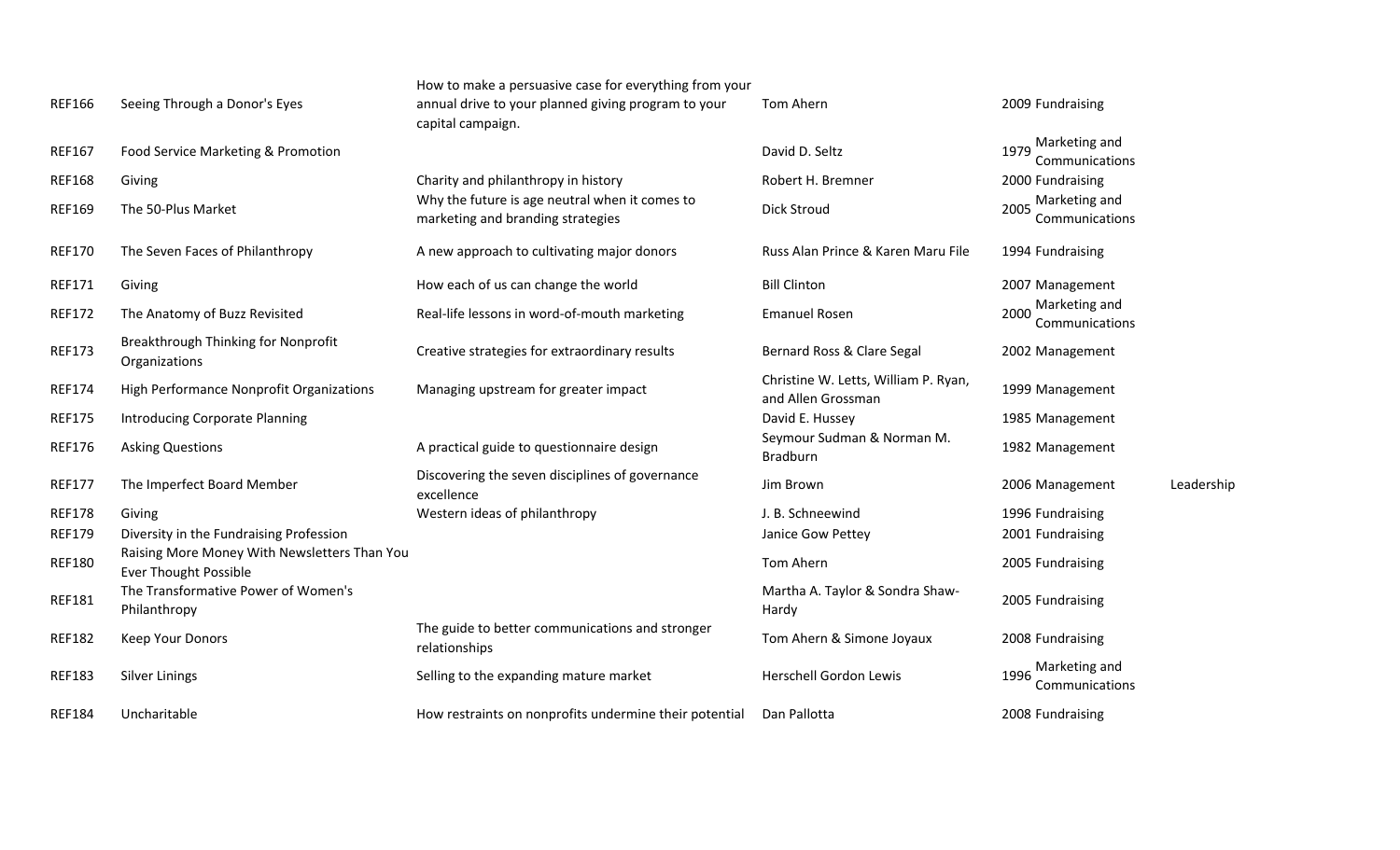| <b>REF185</b> | <b>Selling Goodness</b>                                                | The guerilla P.R. guide to promoting your charity,<br>nonprofit organization, or fund-raising event | Michael Levine                                            | Marketing and<br>1998<br>Communications |                       |
|---------------|------------------------------------------------------------------------|-----------------------------------------------------------------------------------------------------|-----------------------------------------------------------|-----------------------------------------|-----------------------|
| <b>REF186</b> | <b>Planned Giving Workbook</b>                                         |                                                                                                     | Ronald R. Jordan & Katelyn L. Quynn                       | Marketing and<br>2002<br>Communications |                       |
| <b>REF187</b> | Conducting a Successful Annual Giving Program                          | A comprehensive guide and resource                                                                  | Kent E. Dove, Jeffrey A. Lindauer, &<br>Carolyn P. Madvig | 2001 Fundraising                        | <b>Planned Giving</b> |
| <b>REF188</b> | <b>Annual Giving</b>                                                   | A practical approach                                                                                | Fritz W. Schroeder                                        | 2000 Fundraising                        | <b>Planned Giving</b> |
| <b>REF189</b> | Conducting a Successful Major Gifts & Planned<br><b>Giving Program</b> | A comprehensive guide and resource                                                                  | Kent E. Dove, Alan M. Spears,<br>Thomas W. Herbert        | 2002 Fundraising                        | <b>Planned Giving</b> |
| <b>REF190</b> | <b>Planned Giving for Small Nonprofits</b>                             |                                                                                                     | Ronald R. Jordan & Katelyn L. Quynn                       | 2002 Fundraising                        | <b>Planned Giving</b> |
| <b>REF191</b> | <b>Planned Giving for Canadians</b>                                    | A guide to instituting and managing a successful planned<br>giving programme                        | Frank Minton & Lorna Somers                               | 1994 Fundraising                        | <b>Planned Giving</b> |
| <b>REF192</b> | Planned Giving for Canadians (Second Edition)                          | A guide to instituting and managing a successful planned<br>giving programme                        | Frank Minton & Lorna Somers                               | 1997 Fundraising                        | <b>Planned Giving</b> |
| <b>REF193</b> | Fundraising for the Long Haul                                          |                                                                                                     | Kim Klein                                                 | 2000 Fundraising                        |                       |
| <b>REF194</b> | Green Infrastructure                                                   | Linking landscapes and communities                                                                  | Mark A. Benedict & Edward T.<br>McMahon                   | 2006 Management                         |                       |
| <b>REF195</b> | The Nonprofit Lobbying Guide (Second Edition)                          | With reflections and lessons learned from a career in<br>public interest lobbying                   | David Cohen                                               | 1999 Management                         |                       |
| <b>REF196</b> | <b>Endowment Building</b>                                              |                                                                                                     | Diana S. Newman                                           | 2005 Fundraising                        |                       |
| <b>REF197</b> | Recruiting and Training Fundraising Volunteers                         |                                                                                                     | Linda Lysakowski                                          | 2005 Management                         |                       |
| <b>REF198</b> | Made Possible By                                                       | A guide for nonprofits succeeding with sponsorship                                                  | Patricia Martin                                           | Marketing and<br>2004<br>Communications |                       |
| <b>REF199</b> | Mineral Development and Land Conservation                              | A handbook for conservation professionals                                                           | <b>Colorado Coalition of Land Trusts</b>                  | 2008 Management                         |                       |
| <b>REF200</b> | <b>Green Legacies</b>                                                  | A donor's guide for B.C.                                                                            | Stewardship Centre for B.C.                               | 2002 Fundraising                        | <b>Planned Giving</b> |
| <b>REF201</b> | <b>Grassroots Grants</b>                                               | An activist's guide to proposal writing                                                             | Andy Robinson                                             | 1996 Fundraising                        |                       |
| <b>REF202</b> | Evaluating and Selecting Conservation Projects                         |                                                                                                     | Jane Ellen Hamilton & Jonathan<br>Moore                   | 2007 Management                         |                       |
| <b>REF203</b> | Caring for Land Trust Properties                                       |                                                                                                     | Hugh Brown & Andrew Pitz                                  | 2008 Management                         |                       |
| <b>REF204</b> | Managing Conservation Easements in Perpetuity                          |                                                                                                     | Leslie Ratley-Beach                                       | 2009 Management                         |                       |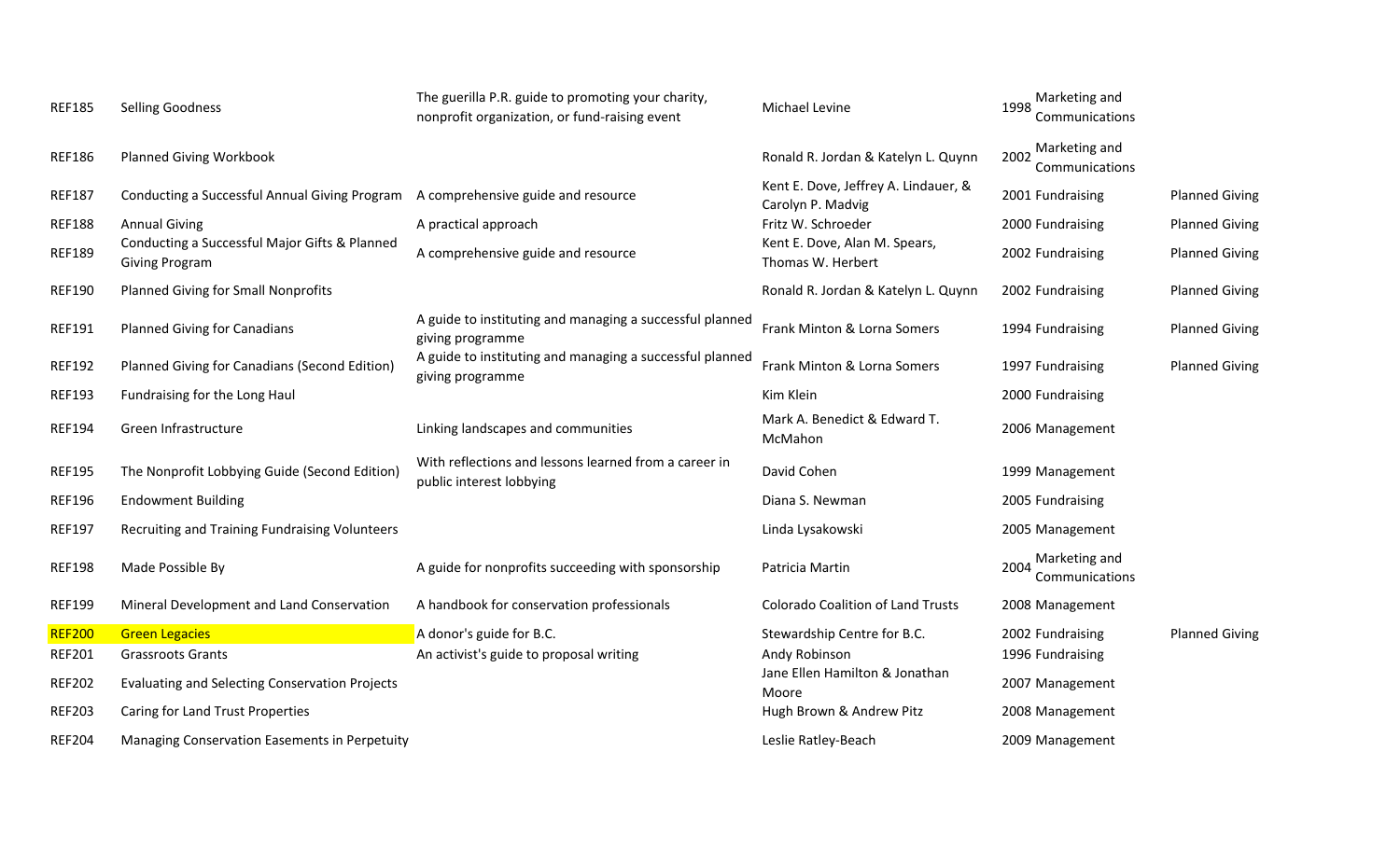| <b>REF205</b> | Determining Stewardship Costs and Raising and<br><b>Managing Dedicated Funds</b> |                                                                     | Paul Doscher, Brenda Lind, Ellen<br>Sturgis, & Chris West.    | 2007 Fundraising |                   |
|---------------|----------------------------------------------------------------------------------|---------------------------------------------------------------------|---------------------------------------------------------------|------------------|-------------------|
| <b>REF206</b> | Financial Management of Land Trusts                                              |                                                                     | Eric Rowley & Kay Sohl                                        | 2010 Management  | Financials        |
| <b>REF207</b> | Building the Foundation for Fundraising Success                                  |                                                                     | <b>Marc Smiley</b>                                            | 2009 Fundraising |                   |
| <b>REF208</b> | Avoiding Conflicts of Interest and Running an<br><b>Ethical Land Trust</b>       |                                                                     | Konrad Liegel                                                 | 2006 Management  | Leadership        |
| <b>REF209</b> | Mission, Planning, and Capacity                                                  |                                                                     | Jean Hocker                                                   | 2008 Management  |                   |
| <b>REF210</b> | Land Trust Boards Preparing for Perpetuity                                       |                                                                     | <b>Marc Smiley</b>                                            | 2007 Management  |                   |
| <b>REF211</b> | A Field Guide to Conservation Finance                                            |                                                                     | <b>Story Clark</b>                                            | 2007 Management  | Financials        |
| <b>REF212</b> | A Field Guide to Conservation Finance                                            |                                                                     | <b>Story Clark</b>                                            | 2007 Management  | Financials        |
| <b>REF213</b> | The Guide to Intelligent Giving                                                  | 29th edition                                                        | The Canadian Book of Charities                                | 2009 Fundraising |                   |
| <b>REF214</b> | The Guide to Intelligent Giving                                                  | 30th edition                                                        | The Canadian Book of Charities                                | 2010 Fundraising |                   |
| <b>REF215</b> | The Board Member's Guide to Strategic Planning                                   |                                                                     | <b>Fisher Howe</b>                                            | 1997 Management  | Leadership        |
| <b>REF216</b> | Investing in Nature                                                              | Case studies of land conservation in collaboration with<br>business | William J. Ginn                                               | 2005 Management  |                   |
| <b>REF217</b> | The Way Ahead                                                                    | A visionary perspective for the new millenium                       | Eddie Shapiro & Debbie Shapiro                                | 1992 Management  | Leadership        |
| <b>REF218</b> | <b>Cultivating Lifelong Donors</b>                                               | Stewardship and the fundraising pyramid                             | Frank Barry, Lawrence Henze, David<br>Lamb, & Katherine Swank | 2010 Fundraising |                   |
| <b>REF219</b> | <b>Cultivating Lifelong Donors</b>                                               | Stewardship and the fundraising pyramid                             | Frank Barry, Lawrence Henze, David<br>Lamb, & Katherine Swank | 2010 Fundraising |                   |
| <b>REF220</b> | <b>British Columbia's Magnificent Parks</b>                                      | The first 100 years                                                 | James D. Anderson                                             | 2011 Environment |                   |
| <b>REF221</b> | The Nonprofit Membership Toolkit                                                 |                                                                     | Ellis M. M. Robinson                                          | 2003 Management  |                   |
| <b>REF222</b> | <b>Ten Steps To Fundraising Success</b>                                          | Choosing the right strategy for your organization                   | Mal Warwick & Stephen Hitchcock                               | 2002 Fundraising |                   |
| <b>REF223</b> | The Garry Oak Gardener's Handbook (Second<br>Edition)                            | Nurturing native plant habitat in garry oak communities             | Garry Oak Ecosystems Recovery<br>Team                         | 2009 Environment |                   |
| <b>REF224</b> | The Canadian Ecological Gifts Program<br>Handbook                                | A legacy for tomorrow - a tax break today                           | <b>Environment Canada</b>                                     | 2011 Fundraising |                   |
| <b>REF225</b> | Selling Social Change (Without Selling Out)                                      | Earned income strategies for nonprofits                             | Andy Robinson                                                 | 2002 Fundraising |                   |
| <b>REF226</b> | Protecting the Land                                                              | Conservation easements past, present, and future                    | Julie Ann Gustanski & Roderick H.<br>Squires                  | 2000 Management  |                   |
| <b>REF227</b> | Land Conservation Financing                                                      |                                                                     | Mike McQueen and Ed McMahon                                   | 2003 Management  | <b>Financials</b> |